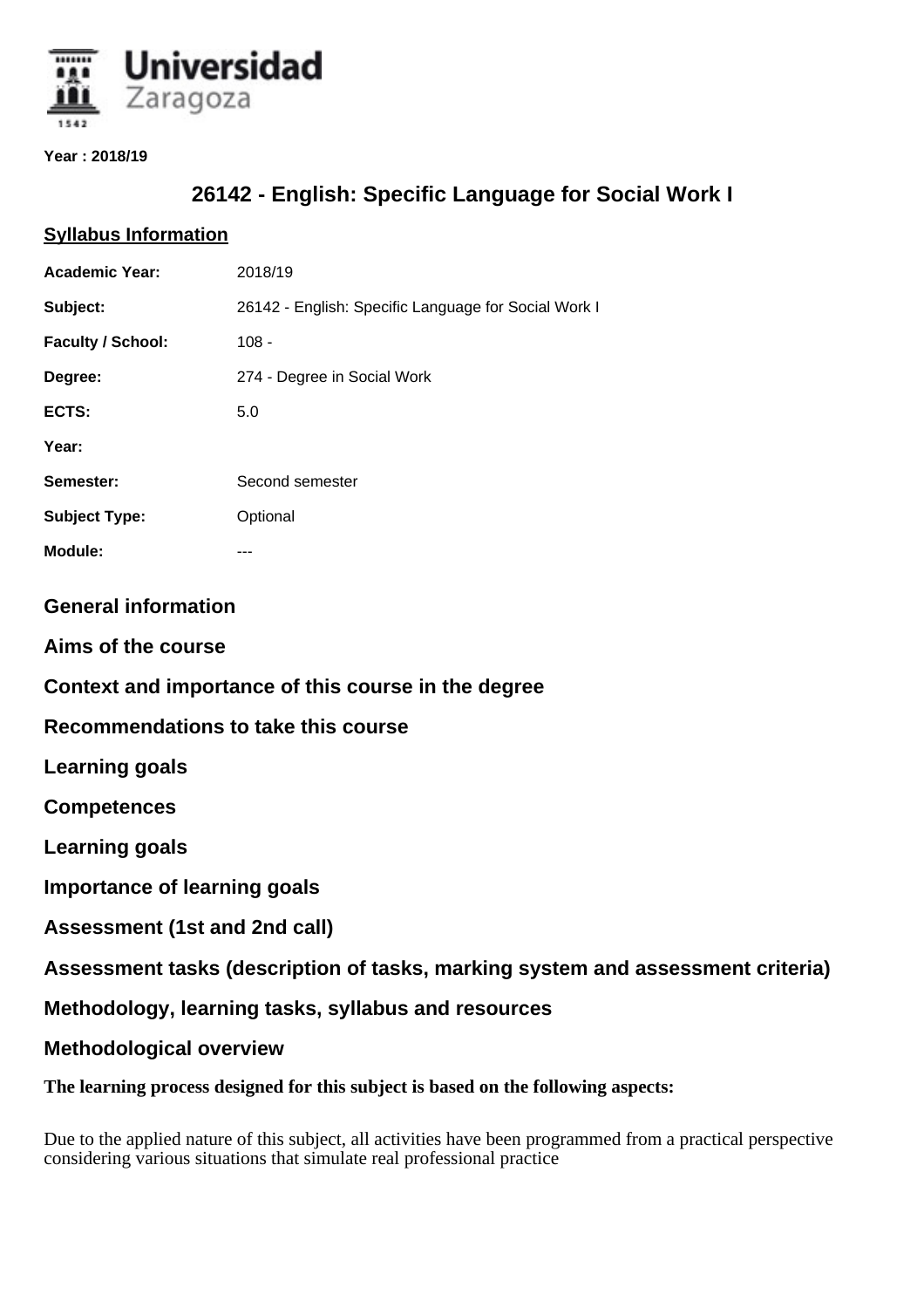### **In-class activities:**

- Brief theoretical introduction to grammar points, relevant stylistic aspects and textual organization.
- Grammar practice.
- Specialized vocabulary practice.
- Skills practice: reading, writing, speaking; listening.

### **Out of-class activities:**

- Self-learning activities available on the subject's website. These are mainly focused on grammar and vocabulary-acquisition practice.
- Communication skills work: communicative tasks that integrate grammatical and lexical aspects with one or more skills.

## **Learning tasks The syllabus includes...**

Dynamic, practical sessions, i.e., there are no purely theoretical sessions. Student work is regularly supervised by the lecturer, both in the classroom and outside in tutorial time. Students may also find supporting material in both the bibliography and website for the subject.

# **Syllabus**

1. Grammar and functional content practised in specific contexts: verb tense revision; the comparative and the superlative; articles; relative pronouns; conjunctions and other link words; the conditional; descriptions; the language of statistics.

2. Practice of specific vocabulary related to the following topics: the Social Work Profession; the Family; Stages in Human Development; Gender Roles; the Work of NGOs; Social Services; Job Hunting.

3. Integrated communicative skills work: information leaflets; social work reports; counselling; presentations; C.V. and cover letters/emails; interviews.

## **Course planning and calendar**

### **Calendar of Class Sessions and Assignment Deadlines**

The subject comprises 5 ECTS credits, which involves 125 hours of student work. These 125 hours are organised into different types of activities.

1 In-class sessions: student work is focused on skills practice (**45 hours**).

2 Tests (**5 hours**).

3. Independent student work and self-study time (**75 hours**).

- Independent work: 70 hours.
- Team work: 5 hours

At the beginning of the term, the lecturer will provide information regarding key assessment and assignment dates, both for students who choose the continuous assessment option and those who do not. The deadline for